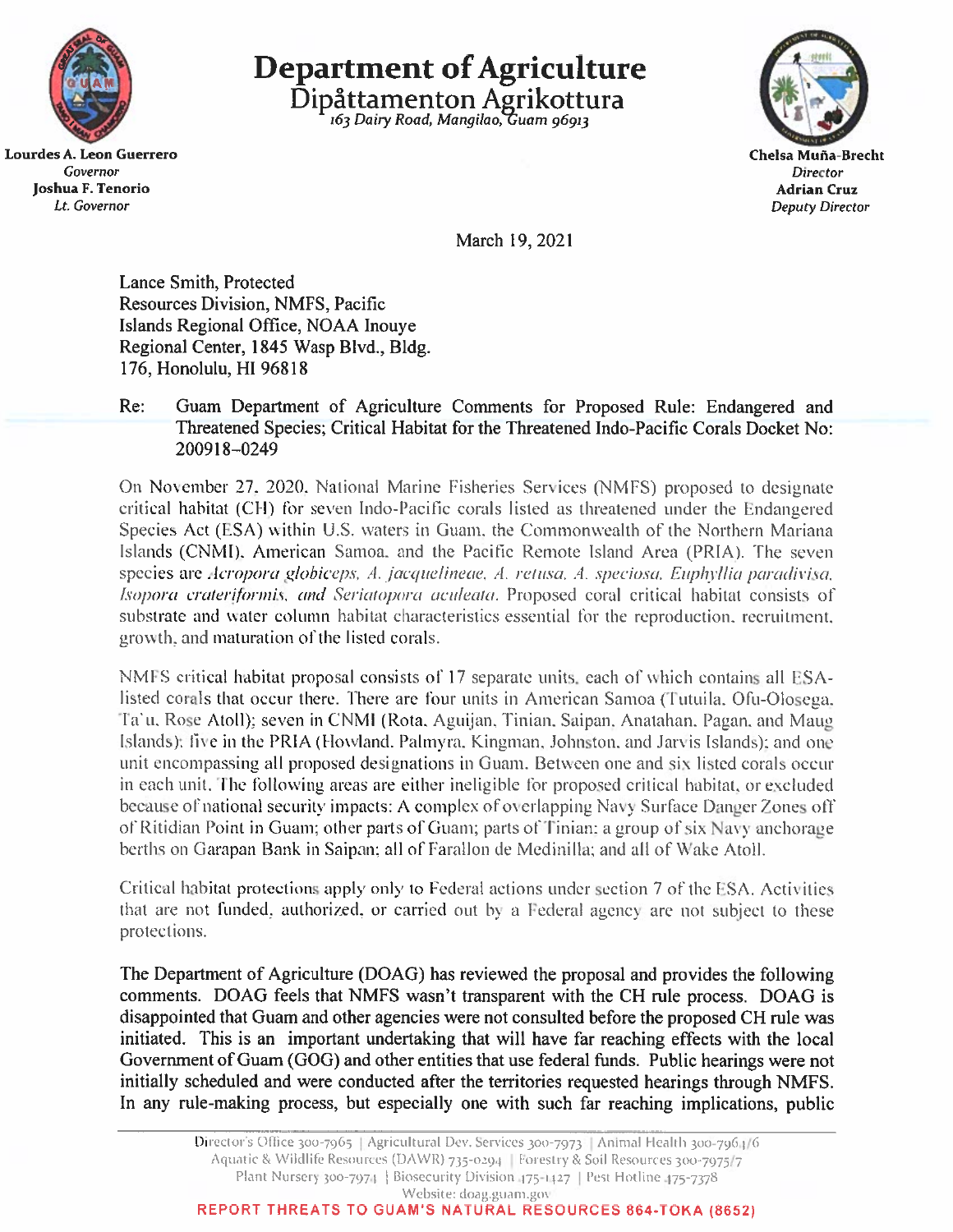hearings and other methods to solicit input should be an integral part of the process. It is understood that NFMS is conducting a 5-year assessment of CH while designating CH. NMFS needs to delay any CH rule until the 5-year assessment is completed. NMFS appears to be rushing the CH designation without completing necessary steps, such as the assessment. NMFS provided misleading documents as part of the CH justification, failed to provide meaningful opportunity for public and technical input, and did not demonstrate the use of best available data in this CH designation process. DOAG strongly objects to the designation and requests that NMFS delay any decision on CH designation until the assessment is complete and until NMFS reviews additional pertinent information regarding the listed coral species.

DOAG provides the following additional comments below:

1) Understanding that NMFS has an obligation to ensure the continued existence of the species, the Government of Guam submits that a critical habitat designation is not the best way to safeguard against the extinction of these coral species. The proposed rule notes that "only" activities that are federally authorized, funded, or carried out will be impacted by the designation. On Guam, where the island is subject to the whims of Congress and without true federal representation, the percentage of activities funded, authorized or carried out by the federal government is substantially higher than most states. The federal government controls almost a third of the terrestrial land mass and a large portion of the nearshore waters. Without primacy granted to Guam Environmental Protection Agency (GEPA) for permitting authorities, many activities  $-$  including construction on one acre of land or larger  $-$  are required to have federal permit coverage.

The U.S. Environmental Protection Agency (USEPA) has not granted Guam the authority to issue National Pollutant Discharge Elimination System (NPDES) permits; all these permits remain a federal activity. The threshold for a construction site to require an NPDES coverage is one acre, or less if the activity is part of a larger project. Subsequently, a family intending to subdivide an acre between two or more children would be required to have permit coverage for the smaller house lots, and the requirement for NPDES coverage would trigger consultation under a critical habitat designation. Even informal consultation is an expensive, time consuming process requiring expertise and information that small landholders would likely not have. The impact on these smaller parcels could be tremendous in terms of time and cost, and NOAA's economic analysis does not appear to consider the way that its cost estimates would unfairly target small local landowners. This situation is already playing out with the presence of threatened and endangered snail species on small land holdings, and we can presume a critical habitat designation associated with nearshore waters would only increase cost and time associated with any development over an acre. Large projects, including federal funded actions or military activities, may be able to handle the added cost and time, but smaller projects might well be forced to delay or cancel activities because of the increased burden. Given the state of the economy during the pandemic, this burden seems especially cruel and ill-timed.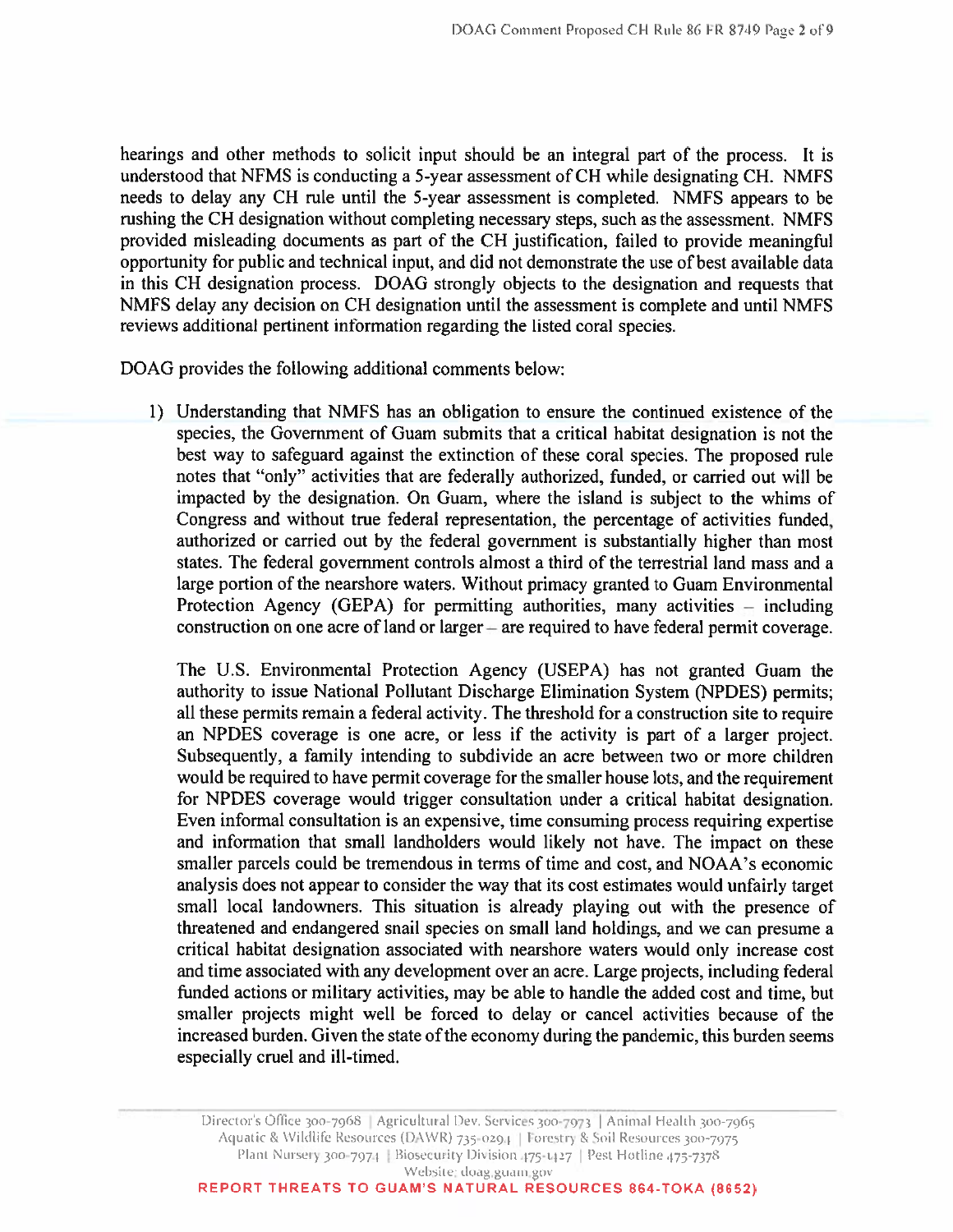NOAA's own economic analysis documented nearly 100 informal consultations during the study period. While the analysis suggests that informal consultations can be dismissed, even informal consultations are expensive and time consuming, sometimes taking longer than the amount of time required by statute for formal consultations. In our experience, the consulting process rarely proceeds quickly and smoothly, even for projects that do not have significant environmental impacts. The burden for large projects with formal consultations is even greater, and it is likely that the economic analysis underestimates the potential for water quality consultations.

The NDPES permit system has not, apparently, achieved desired water quality goals all this time, given the current state of the threatened corals and the language of the proposed rule and its supporting reports. What will the new proposed critical habitat designation achieve? If the designation results in substantial alterations to projects to improve water quality, then the economic analysis is not accurate, and costs could rise dramatically. If the designation and subsequent consultations do not result in substantial alterations, how will this improve water quality? It will likely not result in improvement but will add large cost and time complications to already expensive, complicated projects. In the worstcase scenario, a critical habitat designation will increase costs, add additional permitting delays and paperwork, require expensive project changes, and still show no benefit to coral habitat or individual coral species.

2) Creating a critical habitat designation around the entire island – with the exception of military installations and a few other federal exemptions – is guaranteed to generate resentment and antagonism, while securing few conservation benefits. Recreational and cultural users are fearful of the designation, and rightfully so. It is misleading for NMFS to assert that the proposed rule will not impact cultural or recreational fishing. DOAG is working on reinstalling Fish Aggregating Devices (FADS) and Shallow-water mooring (SWMs). These are anchored to the ocean floor and are federally funded, which will trigger a review based on the proposed rule.

Fishers and resource managers are right to be fearful of this proposal causing new difficulty in an already tense relationship between natural resource managers and the public. The perception of an unfair rule, exempting the military while penalizing small local landowners and small scale cultural or subsistence, will make it more difficult for local and federal managers to work with resource users. Regardless of the actual impact of the rule, this proposal could lead to less compliance with existing or future rules and more negative impacts on nearshore waters. Furthermore, Guam and the other territories should be considered for exemption, whether under the Sikes Act or ESA because the Government of Guam has worked diligently in drafting documents, plans, and laws to protect and conserve corals and coral reef habitat This shows NMFS unfairness towards the local territories. CH would restrict the local government in its own territorial waters particularly since many local agencies receive federal funding. Although CH designation does not directly affect cultural and subsistence uses, the public perception of this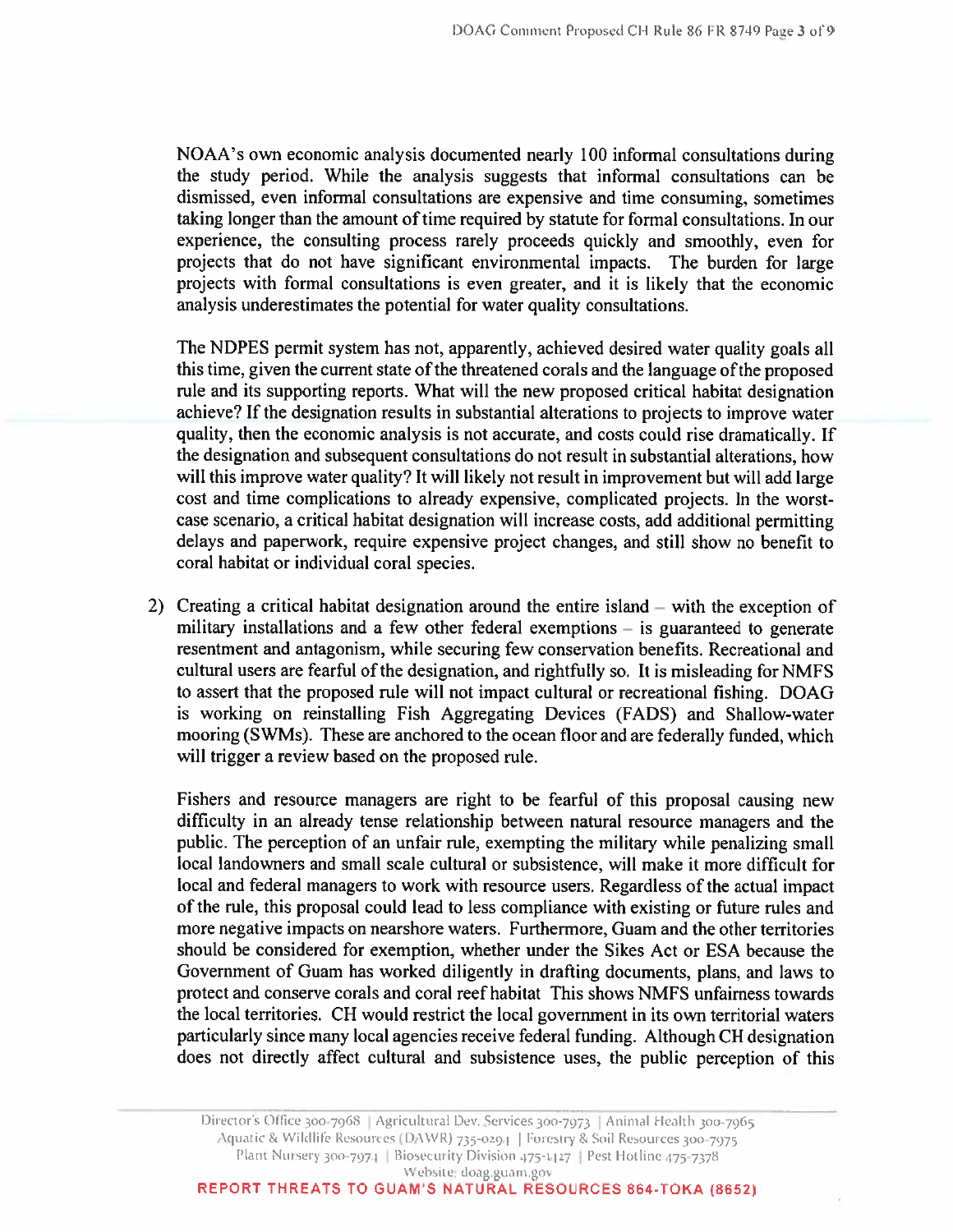designation and the effects it has on local projects will likely drive behavior shifts and increased animosity toward any resource management efforts.

- 3) The government of Guam offers an alternative to critical habitat designation in an effort to achieve our shared goal of coral reef conservation and the protection of Guam's rich natural biodiversity, including the threatened corals.
	- a. The Guam Coral Reef Resilience Strategy (GCRRS), completed in 2018, and the Guam Reef Restoration and Innovation Partnership (GRRIP), are just two of the latest initiatives designed to protect and restore our reefs. Through GRRIP, massive Porites colonies and *Heliopora coerulea* fragments were transplanted to the Piti Marine Preserve, and massive coral bleaching events on Guam are being combated through coral restoration efforts to restore and rebuild Guam's threatened reefs to fill up the coral trees in Guam's coral nurseries ensuring that they live and thrive in comfortable conditions to outplant to highly affected bleached areas in the near future.
	- b. Our U.S. Environmental Protection Agency and NOAA approved Nonpoint Pollution Control Program addresses water quality and sedimentation issues at an actionable local level, with buy-in from agencies and support of the public. A renewed focus on this program, combined with active interventions outlined in detail in the resilience strategy and restoration efforts, will go much further in protecting the coral reefs around Guam than the imposition of critical habitat.
	- c. DOAG and partners, including NOAA NOS, have invested in many erosion and sedimentation control projects. Reforestation work within the Mannell-Geus, Piti-Asan, and other southern watersheds have been showing positive results to reduce impacts to nearshore coral reefs, with some Mannell-Geus projects showing reductions in sedimentation in less than five years. DOAG has been actively reforesting upland forest stands within the Manell-Geus Watersheds (121-acres managed) to reduce an estimated 72,000 tons of sediment entering streams and near shore reefs. Efforts include removal of invasive species, preparing planting sites, working with volunteers to outplant vegetation, and the installation and maintenance of firebreaks to prevent loss of newly planted sites during the dry season. Additional sites across the island under similar management by DOAG include the COTAL Conservation Area (502-acres managed) within the Ylig Watershed, the Masso Reservoir Nature Park (29.5acres) located within the Piti-Asan Watershed and the Cetti Bay project.
- 4) There are sufficient regulatory protections currently in place to adequately protect listed corals and their habitat. The designation of CH will only further complicate the permitting system creating an unnecessary conservation measure and redundancy when it comes to environmental reviews. There are already numerous existing Federal, State, and Local regulatory programs that protect coral reef habitats. The designation of CH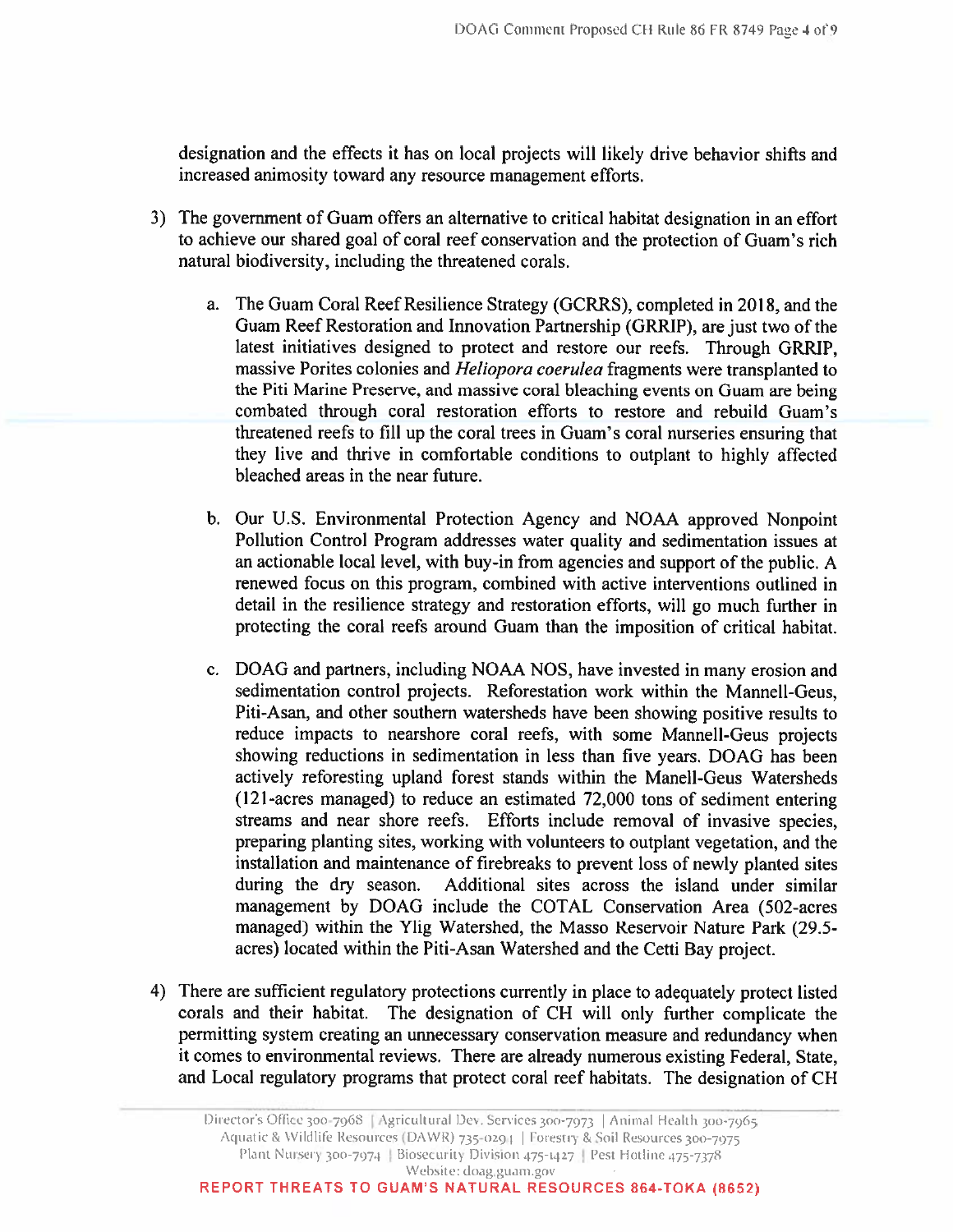will have no significant effect on the recovery of listed corals. This is a classic example of federal overreach to address a perceived problem that several federal and state regulatory programs are already fully addressing. NMFS states that designation of CH will be a conservation benefit to listed ESA corals. What are the specific CH designation conservation benefits that aren't already covered by the following regulatory programs below? The following is an overview of environmental regulatory programs that would be protecting the same exact resource that CH designation would protect.

- a. National Environmental Policy Act (NEPA) Federal agencies or any federal action must assess the environmental effects of their proposed actions prior to making a decision. Using the NEPA process, agencies evaluate the environmental and related social and economic effects of their proposed actions. Agencies also provide opportunities for public review and comment on those evaluations. If the same action requires a US Army Corps of Engineers (USACOE) permit (as most marine projects do), USACOE must ensure the issuance of said permit comply with established USACOE NEPA policies.
- b. Clean Water Act Section 404/Rivers & Harbors Act Section 10 (Lead Agency: US Army Corps of Engineers). Issuance of individual USACOE permits must be analyzed in accordance with the CWA Section 404(b)(1) Guidelines (40 CFR 230). Section 230.44 (of these guidelines) identifies coral reefs as a Special Aquatic Site. Significant impacts to this resource often require the development of a Compensatory Mitigation Plan (see 2008 Compensatory Mitigation Rule) that involves compliance with stated performance standards and 5 years of monitoring.
- c. Endangered Species Act Section 7 Consultation (Lead Agency: NOAA NMFS PIRO Protected Resources Division). Listed corals are protected by the Endangered Species Act. Federal actions that have a "may effect" determination (made by the Federal Action Agency) must be addressed through the Section 7 consultation process with NOAA NMFS PIRO Protected Resources Division.
- d. Essential Fish Habitat (Lead Agency: NOAA NMFS PIRO Habitat Conservation Division). Presently, PIRO HC Division considers everything EFH when consultations are conducted on USACOE permitting actions. Many consultations are focused on coral reef habitat conservation and mitigation measures to compensate from impacts to coral reef resources.
- e. USEPA Section 402 General Construction Permit (Lead Agency: U.S. Environmental Protection Agency). This permit addresses the control of surface water runoff and erosion issues associated with earthmoving activities. The purpose is to minimize sediment laden runoff from flowing offsite into coastal waters and impacting marine benthic resources. This is required for construction sites that exceed 1 acre in size.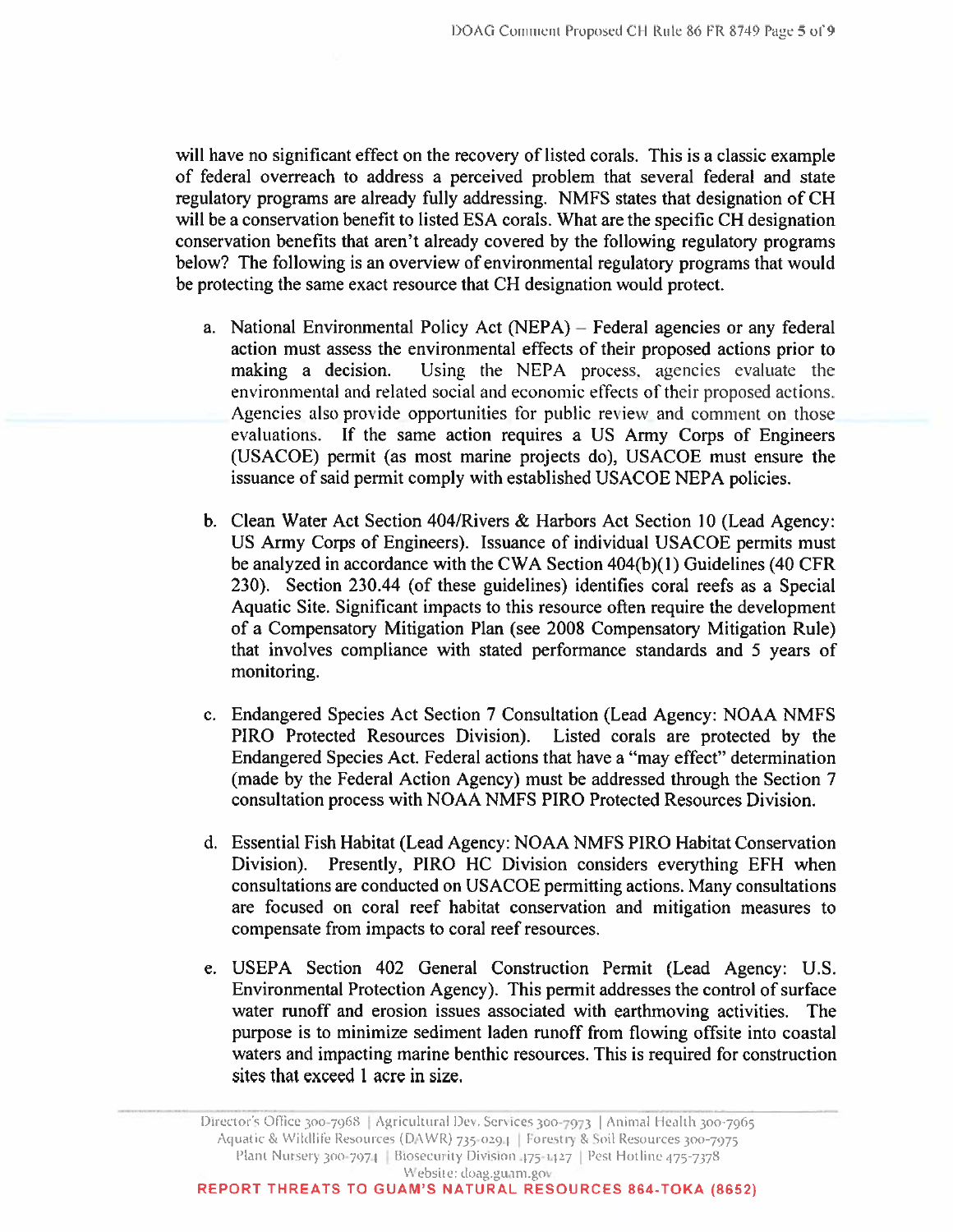- f. Guam Section 401 Water Quality Certification (WQC) (Lead Agency: Guam Environmental Protection Agency (GEPA). A GEPA Section 401 WOC is required for federal permits, most of which are identified in the Federal Clean Water Act, for construction, fill, dredging, and discharges to Waters of the United States and Guam Waters every USACOE permit issued. 401 WOC issuance identifies that construction or operation of a proposed project or facility will be conducted in a manner consistent with the Guam Water Quality Standards. This authorization establishes water quality standards for during-construction activities. For dredging projects, this typically involves installation of sediment plume control devices, establishment of a turbidity monitoring system, and a system to address water quality violations. Issued permits typically require the temporary cessation of dredging during the summer coral spawning event. This permit condition is also included on USACOE and Coastal Zone Management (CZM) permits.
- g. Coastal Zone Management Program (Lead Agency: Bureau of Statistics and Plans (BSAP) Guam Coastal Management Program). Federal consistency review is required for federal agency activities, activities requiring a federal license or permit, and federal assistance to local governments to determine if a particular activity affects any coastal use or resource (any land or water use or natural resource of Guam).
- h. The Guam Seashore Protection Commission (GSPC) (Guam Code Annotated 21 GCA, Chapter 63) has jurisdiction over the seashore reserve and any proposed development within the reserve must first be granted a permit from the GSPC. Applicants for such a permit (see Seashore Clearance form) shall demonstrate that the development will not have any substantial adverse environmental effect; that the development is consistent with the objectives of the Territorial Seashore Protection Act. Upon filing of a permit application and supporting documents with the Department of Land Management, the Application Review Committee (ARC), which is composed of various agencies including DOAG and GEPA, will review the material and a public hearing will be conducted. Then the GSPC will meet to review the application, ARC recommendations, public hearing results, other comments, and render a final decision.
- i. Land Use Permits: Clearing and Grading Permits. The Guam Department of Public Works (DPW) oversees building construction and application of the requirements of the International Building Code. As described further in this section, DPW requires permits for numerous development activities such as clearing and grading, buildings, and construction. The DOAG, GEPA, and other regulatory agencies are part of the review process providing conditions on the development of land that may have direct/indirect effects to coral reef habitat or EFH.
- j. Guam's Marine Preserves  $-5$  Guam Code Annotated (GCA) Chapter 63 Article 1 and Guam Public Law 24-21. The purpose of the marine preserve is to protect,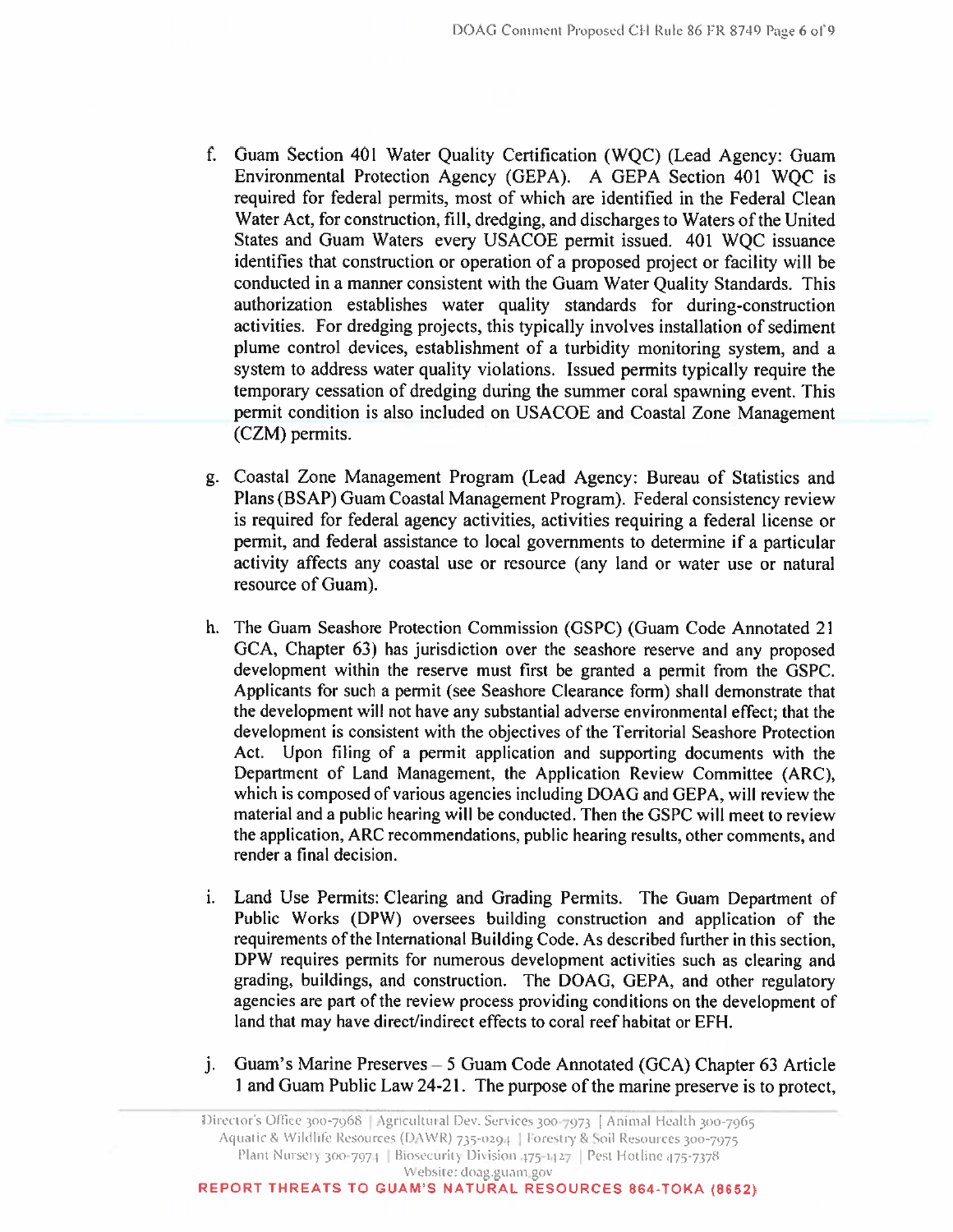preserve, manage, and conserve aquatic life, habitat, and marine communities and ecosystems, and to ensure the health, welfare and integrity of marine resources for current and future generations by managing, regulating, restricting, or prohibiting activities to include, but not limited to, fishing, development, and human uses. All forms of fishing, and the taking or altering of aquatic life, living or dead coral and any resources to include, but not limited to, mangroves, seagrass, sand, and rocks within a preserve, is unlawful except as specifically permitted by the Director of Agriculture through regulations. DOAG DAWR reviews applications for permits within the marine preserves and has denied application requests that would have negative impacts to the marine preserves. Furthermore, DOAG DAWR has included compensatory mitigation with approved marine preserve permits providing for the protection and conservation of corals and coral reef habitats.

- k. 5 GCA Chapter 63 Article 6. It shall be unlawful to remove live coral from that area surrounding the Island of Guam extending from the shore of the island outward to the ten fathom contour, except in accordance with this Article. DOAG DAWR has stopped the commercial harvest of coral and has limited the take of coral to scientific purposes.
- 1. 5 GCA Chapter 63 Article 2 ESA of Guam. DOAG has its own local ESA with the purpose of protecting and conserving the ecosystem of endangered or threatened species. DOAG DAWR is in the process of updating its local ESA and ESA list providing greater protection for ESA listed species.
- m. Guam Public Law 27-87 Marine Preserve Eco-permitting System. This law allows DOAG DAWR to create a permitting system for activities beyond fishing that maximizes public access and use consistent with the protection of species and habitats. DOAG DAWR has a draft plan and is currently moving forward with completing a final plan and regulations.
- 5) NMFS defined CH as areas occupied by the species with essential features that are found on fringing reefs, which provide hard substrates for corals to grow on and suitable water quality to sustain them through their life cycle. However, the maps of the proposed coral CH in the Pacific Island Region are erroneous and misleading. By including all nonmilitary nearshore areas, the maps overstate the possible habitat for the listed corals and are not useful to determine where CH consultation would be appropriate. for instance, the map includes large nearshore areas, such as Talofofo Bay, that are wholly unsuitable for coral habitat.
- 6) NMFS has not provided any information on the benefits of CH. No reports or studies besides ESA Section 7 consultations have been provided demonstrating the benefits or efficacy of CH. Have corals recovered or coral cover increased with CH? If so, could they have recovered without CH?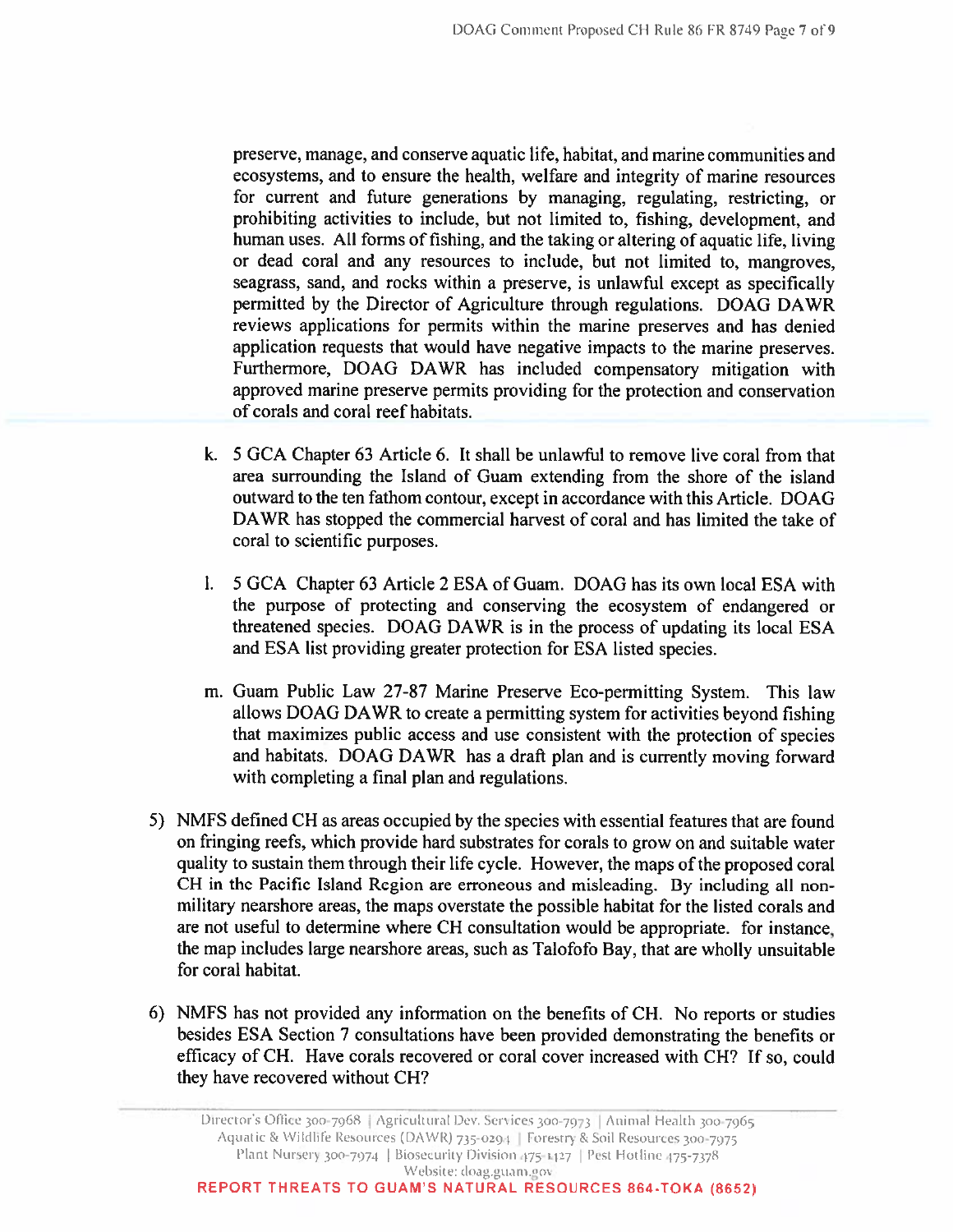- 7) DOAG has reviewed the proposed CH rule and most of the information provided is from Brainard et al. 2012, which is a monitoring report for 2003-2007. The Brainard et al. 2012 report seems to be one of two sources of substrate and water quality data informing the ESA listing. This report is based on NOAA data collected during Mariana Archipelago Reef Assessment and Monitoring Program (MARAMP) cruises in 2003, 2005, and 2007. However, MARAMP cruises were also conducted in 2009, 2011, 2014, and 2017. DOAG feels that Brainard et al. 2012 report is not the best available data. Coral reefs/nearshore habitats have changed substantially since 2007, particularly given the extreme bleaching events. It is not clear why the most recent data sets were excluded from the information provided, and why updated coral data was absent from the packet.
- 8) The Guam Coastal Atlas from 2005, which is based on data from 2001 to 2004 was also used in the proposed CH rule. General "geological" substrate classifications (like hard bottom/pavement) probably have not changed much, however, live coral cover, and algal cover and water quality, which influence the suitability of habitats for coral growth, have changed significantly over the last 15-20 years. Although, Guam doesn't have a more recent coastal atlas of the entire island, there are more recent habitat maps of certain areas (e.g., a report on Manell Geus in 2018, which mapped all coastal/nearshore habitats in the area, including corals, seagrasses, and mangroves).
- 9) DOAG does not agree with using a single personal communication with one person from the University of Guam (UOG) to determine the presence of listed coral species and subsequent critical habitat designations. From DOAG's review, it appears that the basis for confirming the occurrence of all three species that are listed for Guam (A. globiceps, A. retusa, and S. aculeata) is personal communication with the one individual from UOG in 2015 and not a published study. DOAG questions the validity of basing such important regulatory decisions on personal and outdated personal communication. A. retusa and S. aculeata were rare on Guam half a decade ago so it is highly possible that they have been locally extirpated (or even that they were misidentified at the time), given the difficulty of identifying coral species.

In 2015, UOG reported the presence of A. globiceps (widespread but not common), S. aculeata (two colonies total at two sites), and one colony of what may have been A. retusa. UOG did express uncertainty about the identification of the A. retusa colony at the time. Since then, the sites were revisited and colonies of S. *aculeata* or what may have been A, retusa could not be found. Even if there are not any published studies/reports that confirm or refute the presence of these species around Guam, and we must rely on personal communication, these newer insights are much more useful than the insights from 2015. The presence of these three species on Guam needs to be reconfirmed with new, quantitative surveys before any critical habitat is designated.

10) DOAG received a letter from Regional Administrator Michael Tosatto, dated March 19, 2021, in which Mr. Tosatto stated that NOAA Fisheries values our (meaning state

REPORT THREATS TO GUAM'S NATURAL RESOURCES 864-TOKA (8652)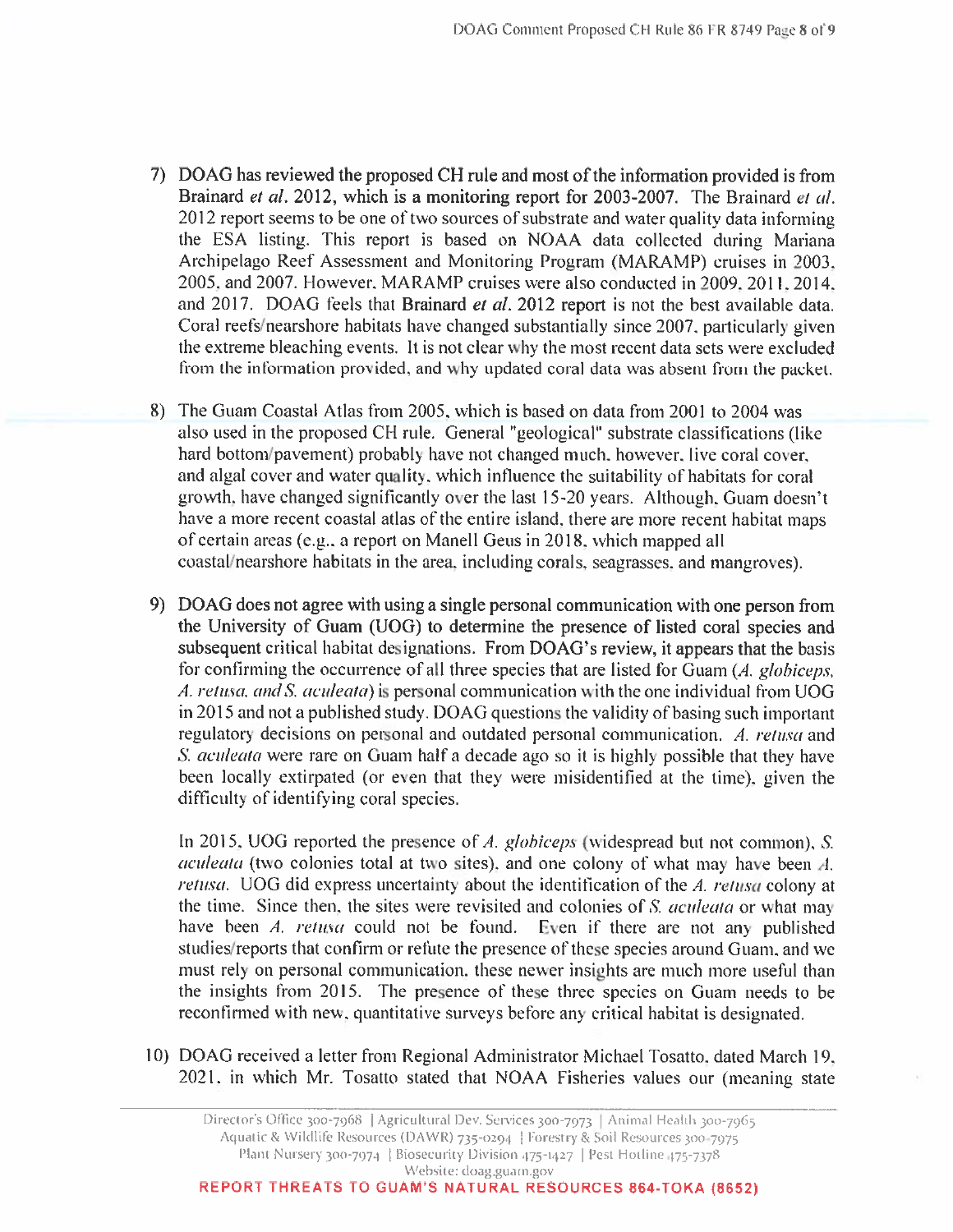agencies) input on the proposed critical habitat and NOAA staff will work directly with the agency to ensure that NOAA has the relevant information from the Department to incorporate into the final coral critical habitat rule. To date, this has not occurred. Letter is attached.

Instead, DOAG reached out for support and assistance. On March 25, 2021 DOAG representatives requested shape files NOAA used to develop the proposed critical habitat maps. In repeated email exchanges NMFS provided maps or links to maps that were not relevant to our request. DOAG still has not received the requested GIS shape files or an explanation for why the requested files are not provided.

In the proposed rule figure 5 to paragraph (f) Guam, NMFS provided low grade pdf files illustrating the proposed critical habitat areas for Guam. Without the GIS shape files for the proposed critical habitat map, DOAG would have to scan the pdf and digitize the pdf. in order to create a GIS shape file, but this process introduces high occurrences of human error. We did not engage in this process. Rather, our GIS person used the NOAA benthic habitat map created with IKONOS imagery from 2001-2003 and classified in 2004, which is completely inappropriate to use to determine benthic habitat, particularly coral, accurately for Guam in 2021.

11) The 2004 benthic habitat maps are glaringly inaccurate. In 2005 a NOAA Pacific Islands Technical Assistant ground-truthed the benthic habitat maps as part of a NOAA CRCPfunded project. DOAG used the ground-truthed maps to create our exclusionary zones, which are attached to this document.

DOAG confirmed areas not suitable as coral habitats. Attached maps illustrate the factual conditions of habitats that should be not considered nor identified as areas for Critical Habitat Designation for the corals. Estimated total area of benthic habitat that indicates no coral present and should be excluded from the proposed critical habitat designation is 696 sq. km. Estimated total areas of all buffers (0.3048 km.) established around coastal discharge and known coastal springs measured to be 89.42 sq. km. Estimated total of all federal and local protected areas is 82.26 sq. km. With the best science data available from DOAG and our local and federal partners, proposed exclusionary areas are highlighted in the final map.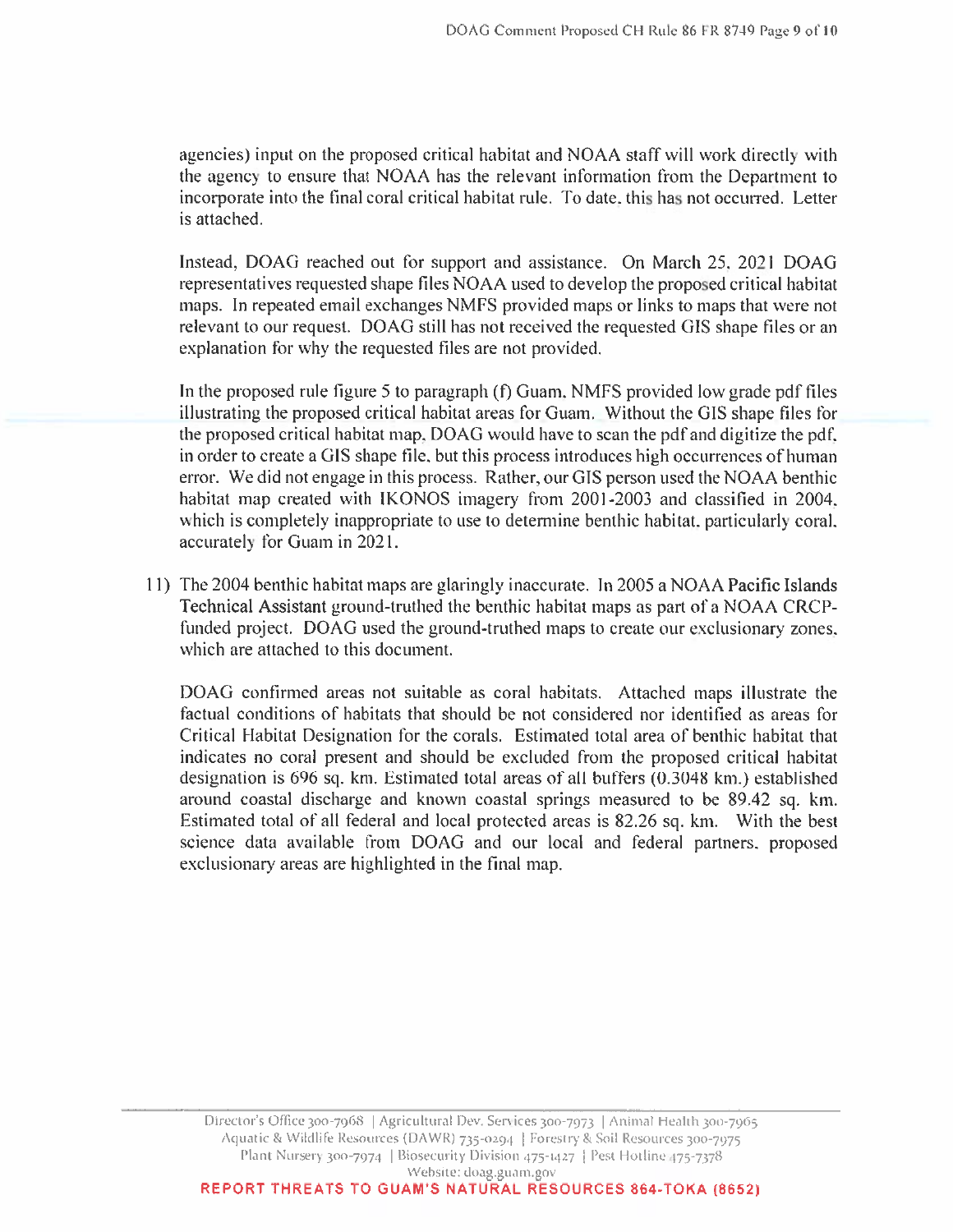We thank you for the opportunity to comment on this proposed rule. If you have any questions, please contact me at Chelsa.MunaBrecht@doag.guam.gov. Jay Gutierrez, DAWR Chief, at jay.gutierrez@doag.guam.gov. or Jeff Quitugua, Technical Guidance Coordinator, at Jeffrey.Ouitugua@doag.guam.gov.

Sincerely,

Chelsa Muna-Brecht **DIRECTOR** 

**Attachments:** 

**Letter, March 19, 2021 from Michael Tosatto, Regional Administrator Guam - Benthic Habitat (NOAA 2004) for Exclusion from Critical Habitat Designation Guan - Benthic Habitat for Exclusion from Critical Habitat Designation Guam - 1000 ft. Buffers around Coastal Discharge (Streams and Known Coastal Springs) Guam - Marine Protected Areas and Federal Reserves**  Guam - Proposed excluded zones to the Critical Habitat Designation

**CC:**

**Paul Doremus, Acting Assistant Administrator for Fisheries Sam Rauch, Deputy Assistant Administrator for Regulatory Programs Lance Smith, Fishery Biologist, PIRO Protected Resources Division Michael Seki, Director, Pacific Islands Fisheries Science Center Archie Soliai, Chair, Western Pacific Regional Fishery Management Council; Director, AS Department of Marine and Wildlife Resources Anthony Benevante, Secretary, CNMI Department of Lands and Natural Resources Kitty Simonds, Executive Director, Western Pacific Regional Fishery Management Council**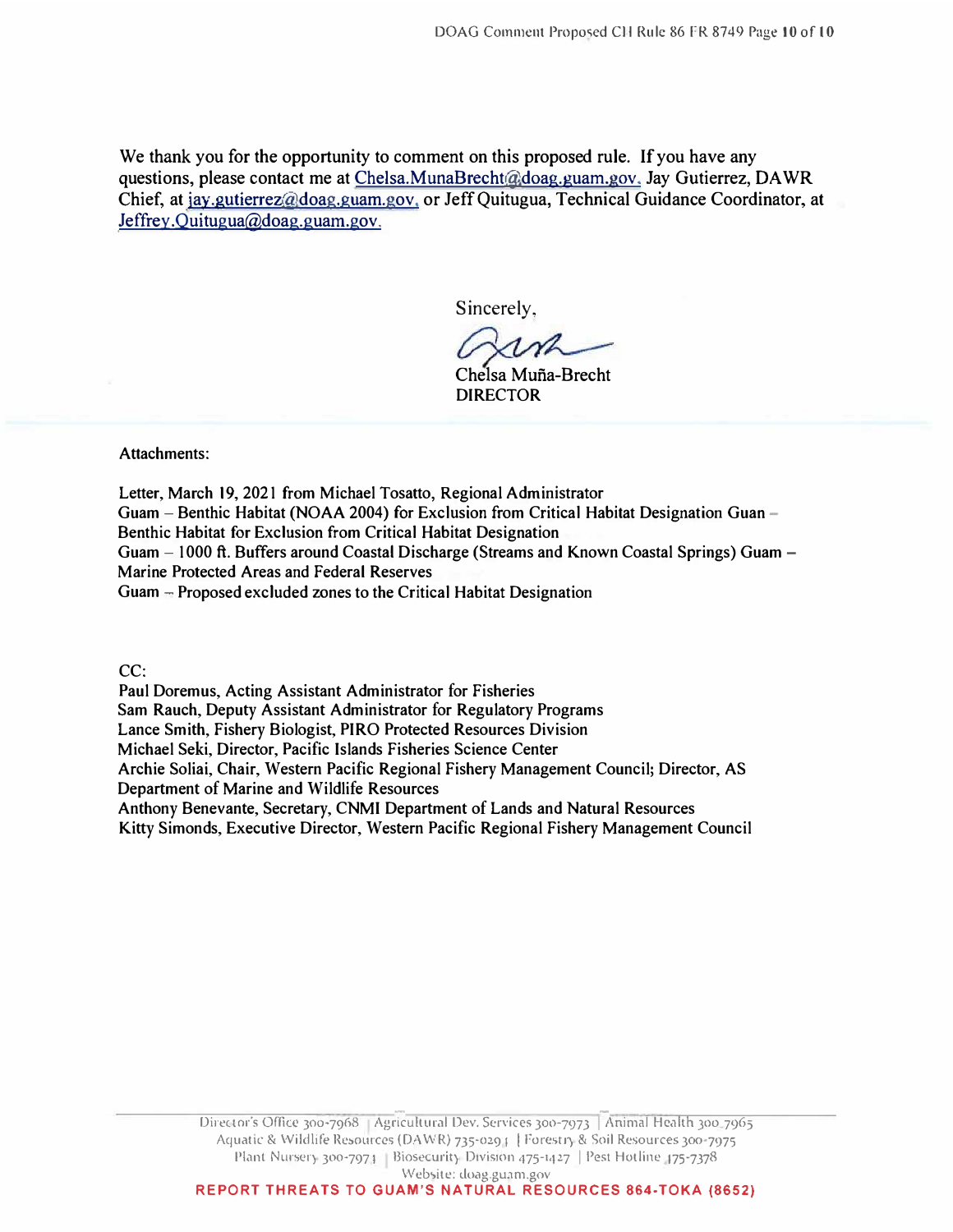

**U.S. DEPARTMENT OF COMMERCE National Oceanic and Atmospheric Administration NATIONAL MARINE FISHERIES SERVICE** Pacific Islands Regional Office 1845 Wasp Blvd., Bldg 176 Honolulu, Hawaii 96818 (808) 725-5000 · Fax: (808) 725-5215

March 19, 2021

Anthony T. Benavente, Secretary, DLNR, CNMI Chelsa Muña-Brecht, Director, DOAg, Guam Taotasi Archie Soliai, Director, DMWR, American Samoa

Subject: Critical Habitat Designation for ESA-listed Corals

Dear Mr. Benavente, Ms. Muña-Brecht, and Mr. Soliai:

Thank you for your March 12, 2021 letter, in which you requested that the National Marine Fisheries Service (NMFS or NOAA Fisheries) delay the final coral critical habitat designation for corals listed under the Endangered Species Act (ESA) until such time as the ongoing ESA 5year reviews for the listed corals have been completed. You also mentioned our Coral Recovery Planning Workshop planned for May 2021, to which representatives from each Territory have been invited.

We agree that both undertakings provide opportunities for your departments and NOAA Fisheries to cooperatively gather the best available information on the listed corals, and to apply that information to the conservation of threatened coral species. Unfortunately, NOAA Fisheries cannot delay the designation of critical habitat until a recovery plan or 5-year update is completed because the Endangered Species Act requires that we make a timely decision as to whether a final regulation is warranted within one year of publishing our proposed regulation (November 2020), subject to narrow exceptions not applicable here.

However, NOAA Fisheries values your input on the proposed critical habitat for corals and will take the following steps:

- 1. We will extend the public comment period for proposed coral critical habitat by an additional 60 days. Currently, the public comment period closes on March 27, 2021.
- 2. My staff will work directly with your agency staff to ensure that we have the relevant information from your Departments to incorporate into the final coral critical habitat rule, if warranted.

We look forward to working with you on the coral critical habitat designation.

Sincerely,

 $m_{\text{PQ}}$ 

Michael D. Tosatto Regional Administrator

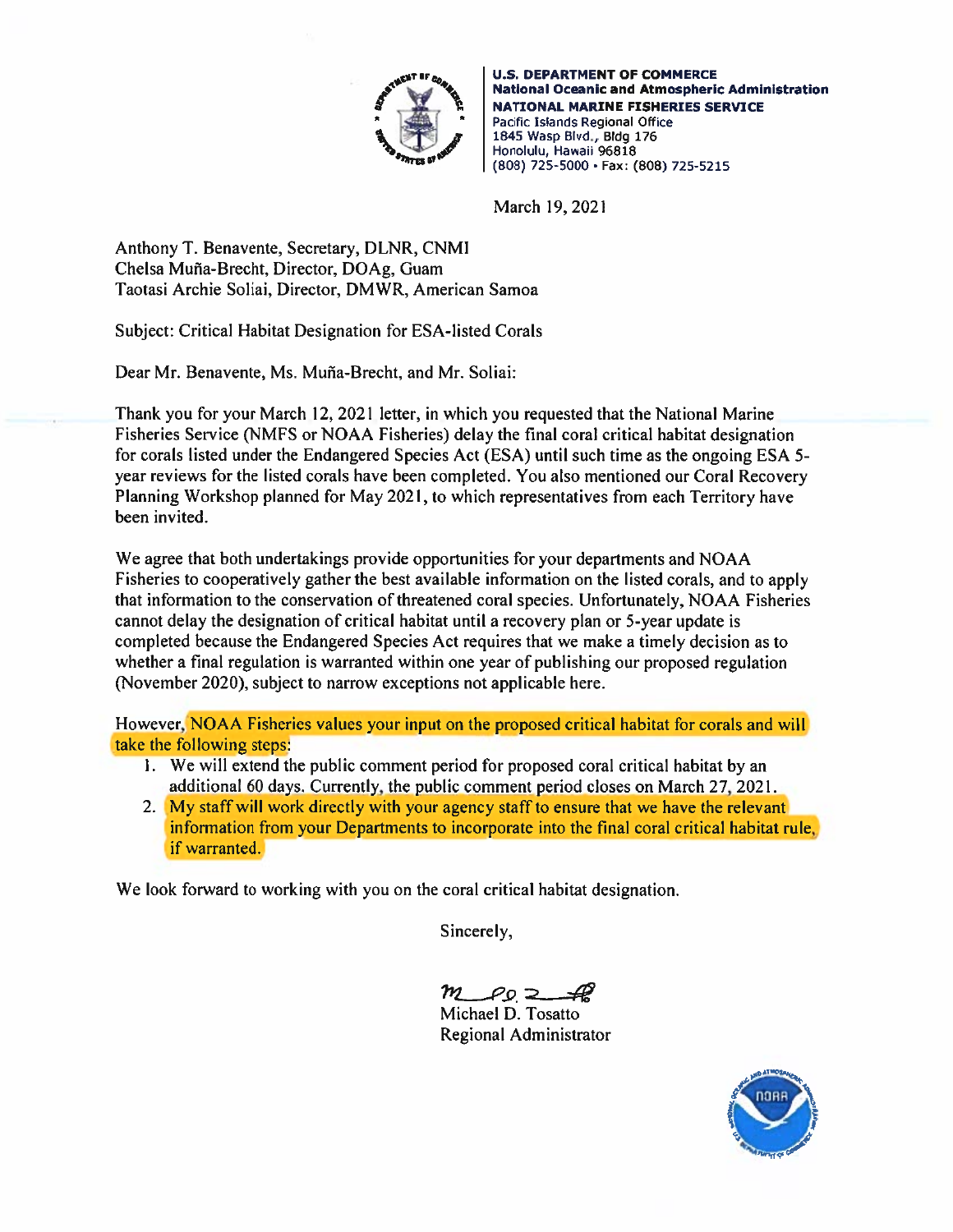## Guam - Benthic Habitat (NOAA 2004) for **Exclusion from Critical Habitat Designation**



The map was created in ArcGIS Pro 2.7 by Romina King, in consult with Chelsa Muna-Brecht for the Department of Agriculture on 24 May 2021. Benthic habit dataset was created by NOAA in 2004 and based on 2001-2003 IKONOS imagery and may downloaded here: https://products.coastalscience.noaa.gov/collections/benthic/e99us\_pac/data\_guam.aspx Please note: IKONOS imagery is 4 m multispectral resolution @ 26 degrees NADIR. After extensive testing, DigitalGlobe has determined that the accuracy of IKONOS imagery does not meet DigitalGlobe's product quality specifications, and subsequently, the established A3C (Accuracy, Currency, Completeness, and Consistency) quality standards. It is strongly not recommended to use this dataset derived from 2001-2003 IKONOS imagery to determine areas of coral in 2021.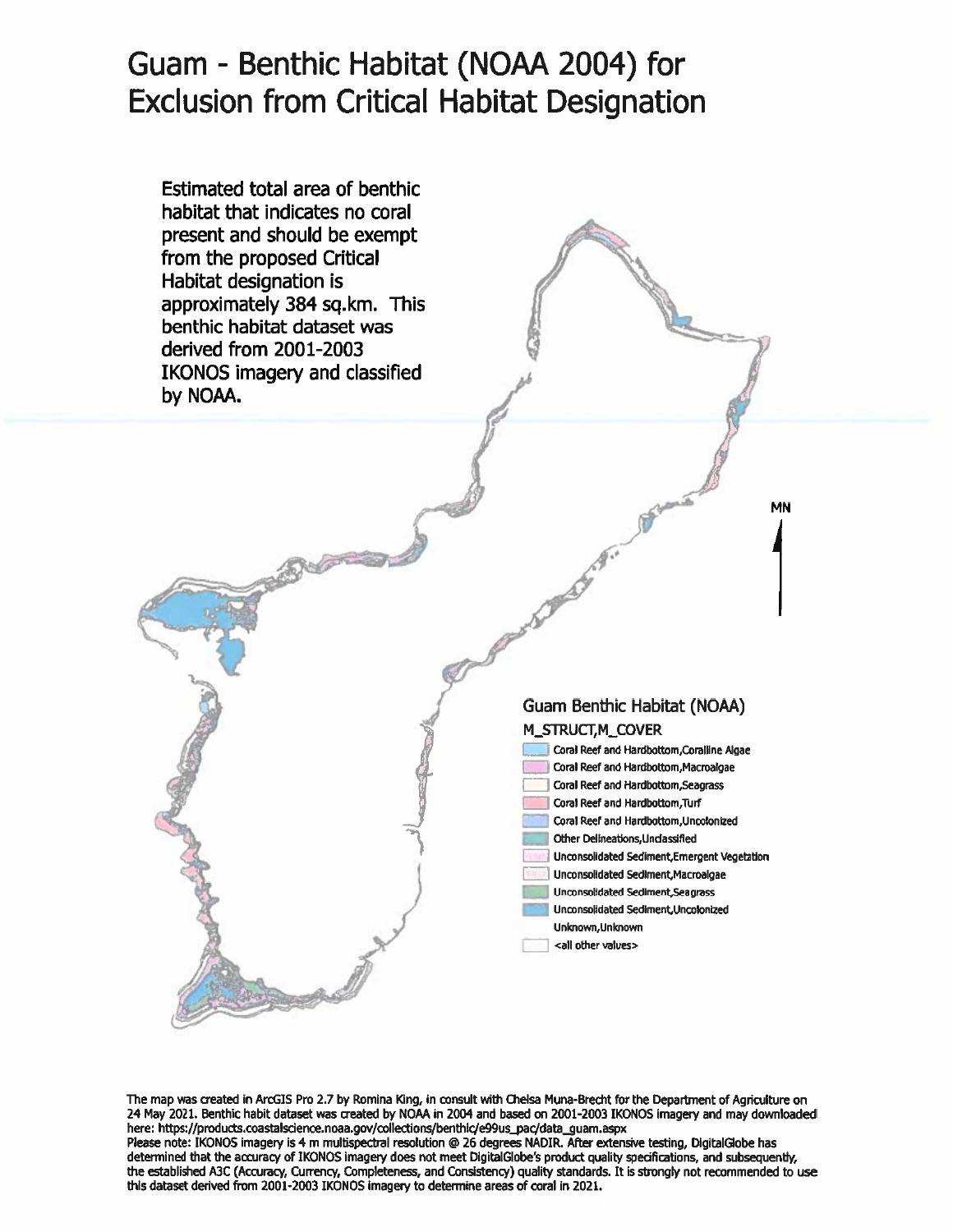## Guam - Benthic Habitat for Exclusion from **Critical Habitat Designation**



The map was created in ArcGIS Pro 2.7 by Romina King, in consult with Brent Tibbatts for the Department of Agriculture on 21 March 2021. Benthic habit dataset was created by Dave Burdick and downloaded here: http:// north.hydroguam.net/maps-gis-all/benthic-habitat-detailed.zip.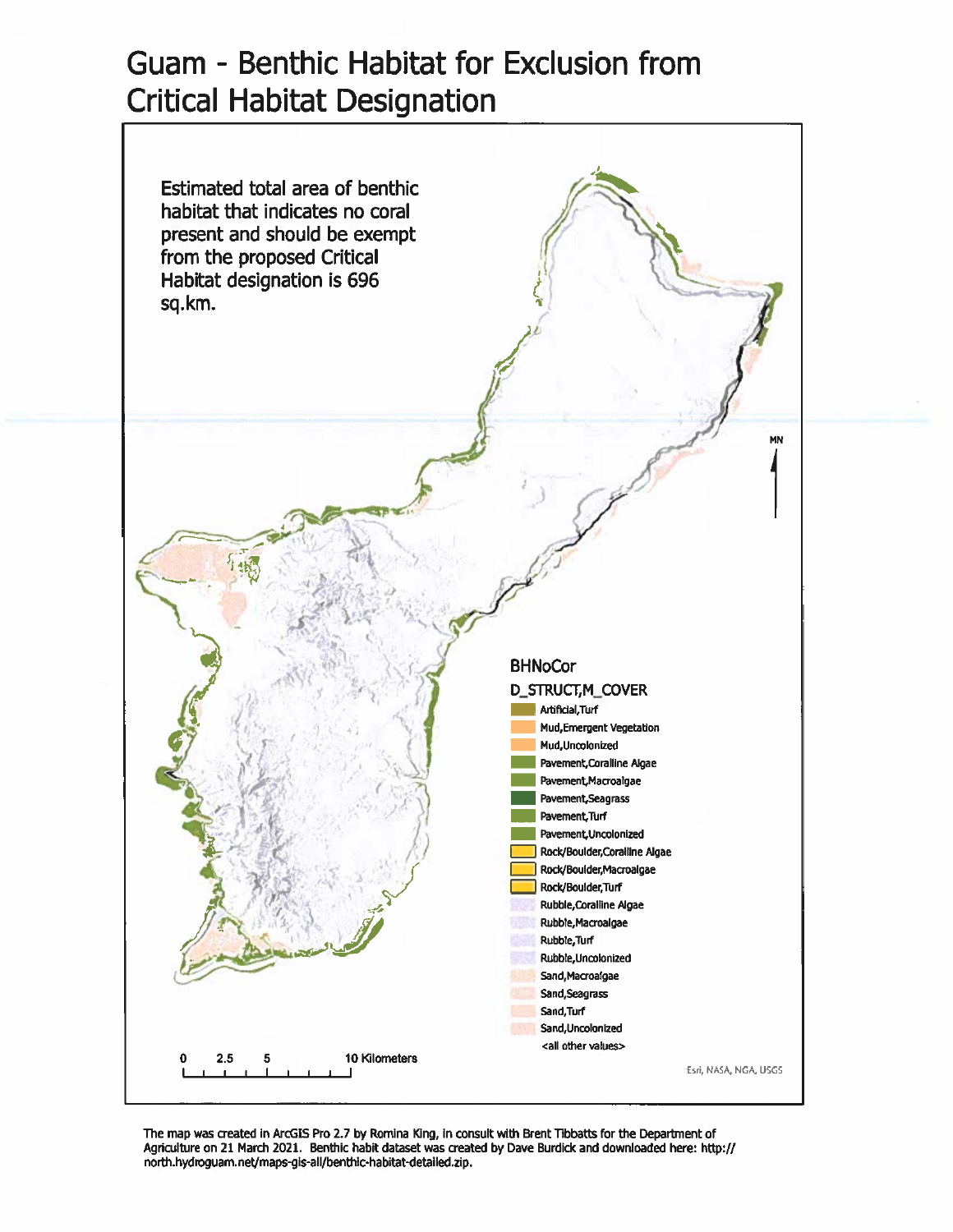# Guam - 1000 ft. Buffers around Coastal Discharge (Streams and Known Coastal Springs)



The map was created in ArcGIS Pro 2.7 by Romina King, in consultation with Brent Tibbatts for the Department of Agriculture on 21 March 2021. Stream discharge points and coastal springs was downloaded from hydroguam.net. 1000 ft (.3048 km) buffers were created around each point of discharge. All the buffers were dipped using the Guam shoreline to represent zones in the marine environment.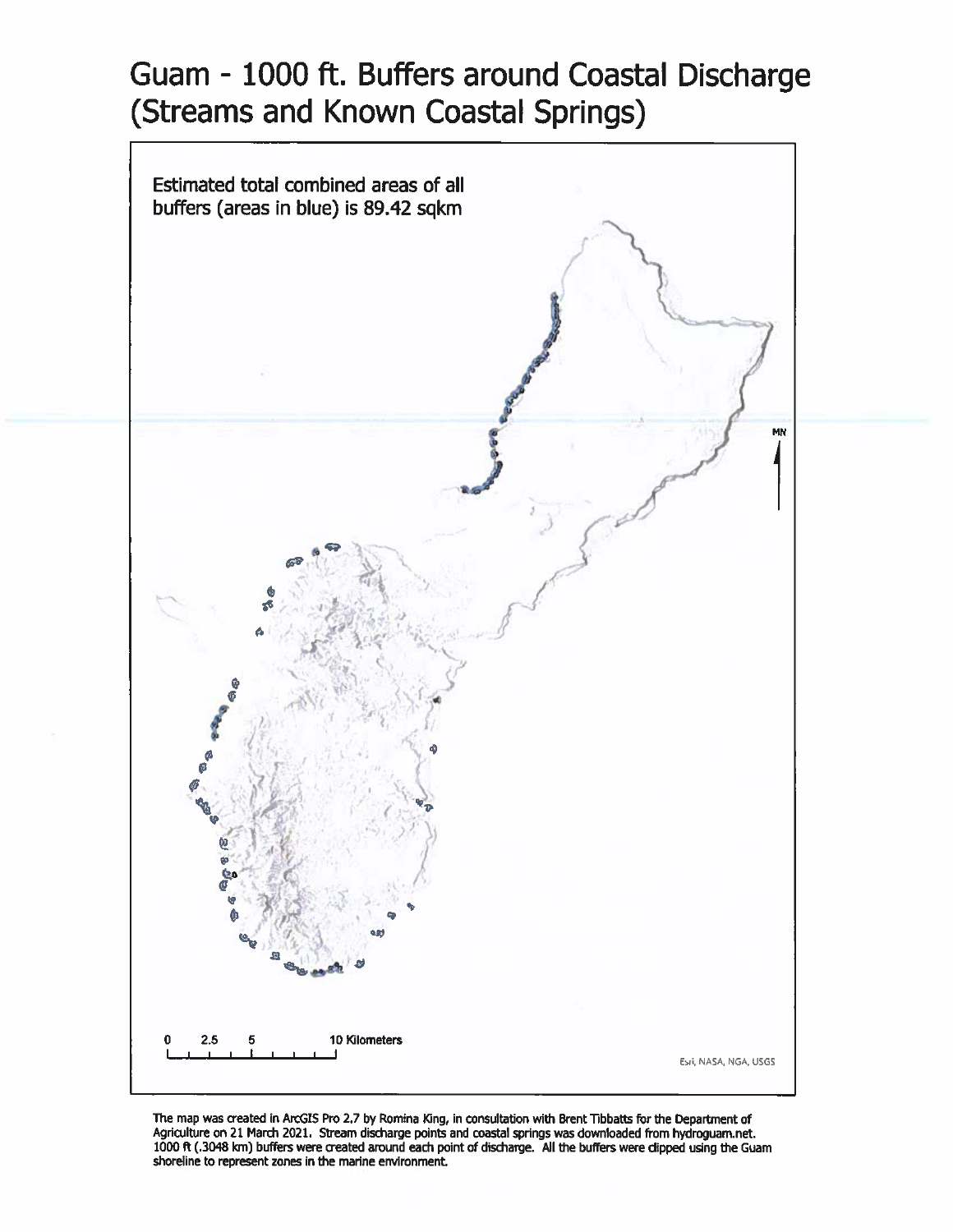### Guam - Marine Protected Areas and Federal **Reserves**



The map was created in ArcGIS Pro 2.7 by Romina King, in consultation with Brent Tibbatts for the Department of Agriculture on 21 March 2021. Guam protected areas was downloaded here: http://north.hydroguam.net/maps-gis-all/infrastructure-protected-areas.zip. The shape files were modified to include only the areas that are submerged.